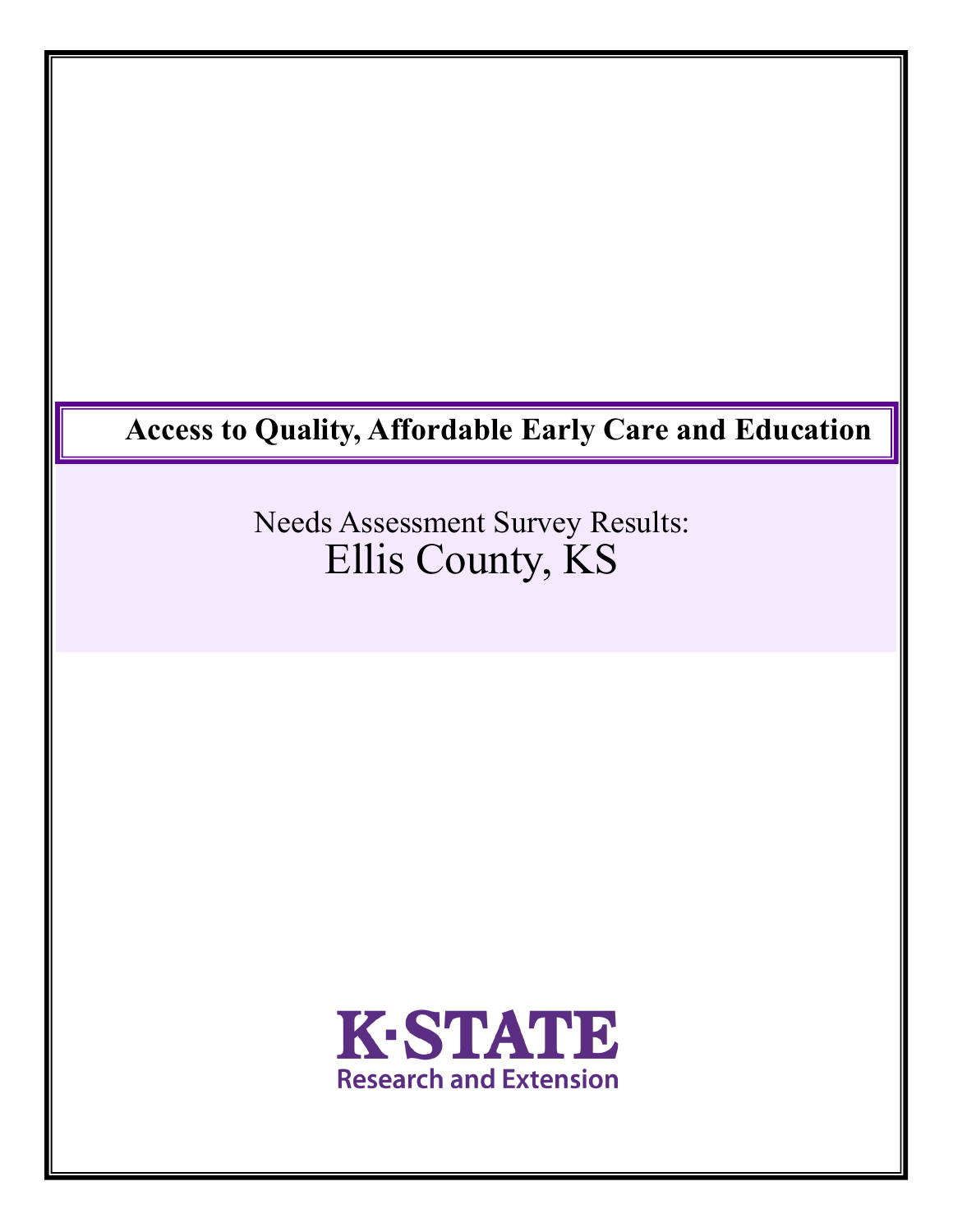## **About the Project**

**Investigator:** The Applied Research in Child Health and Enhancing Resilience (ARCHER) laboratory, led by **Bradford B. Wiles, PhD**, Associate Professor and Extension Specialist, with **Stephanie Gutierrez**, Extension Program Coordinator. Both in the Department of Applied Human Sciences, College of Health and Human Sciences, Kansas State University, and Kansas State Research and Extension

**Funding** for this needs assessment in Ellis County, KS was provided by Kansas State Research and Extension

**Corresponding author:** Dr. Bradford Wiles, bwiles@ksu.edu or 785-532-1939.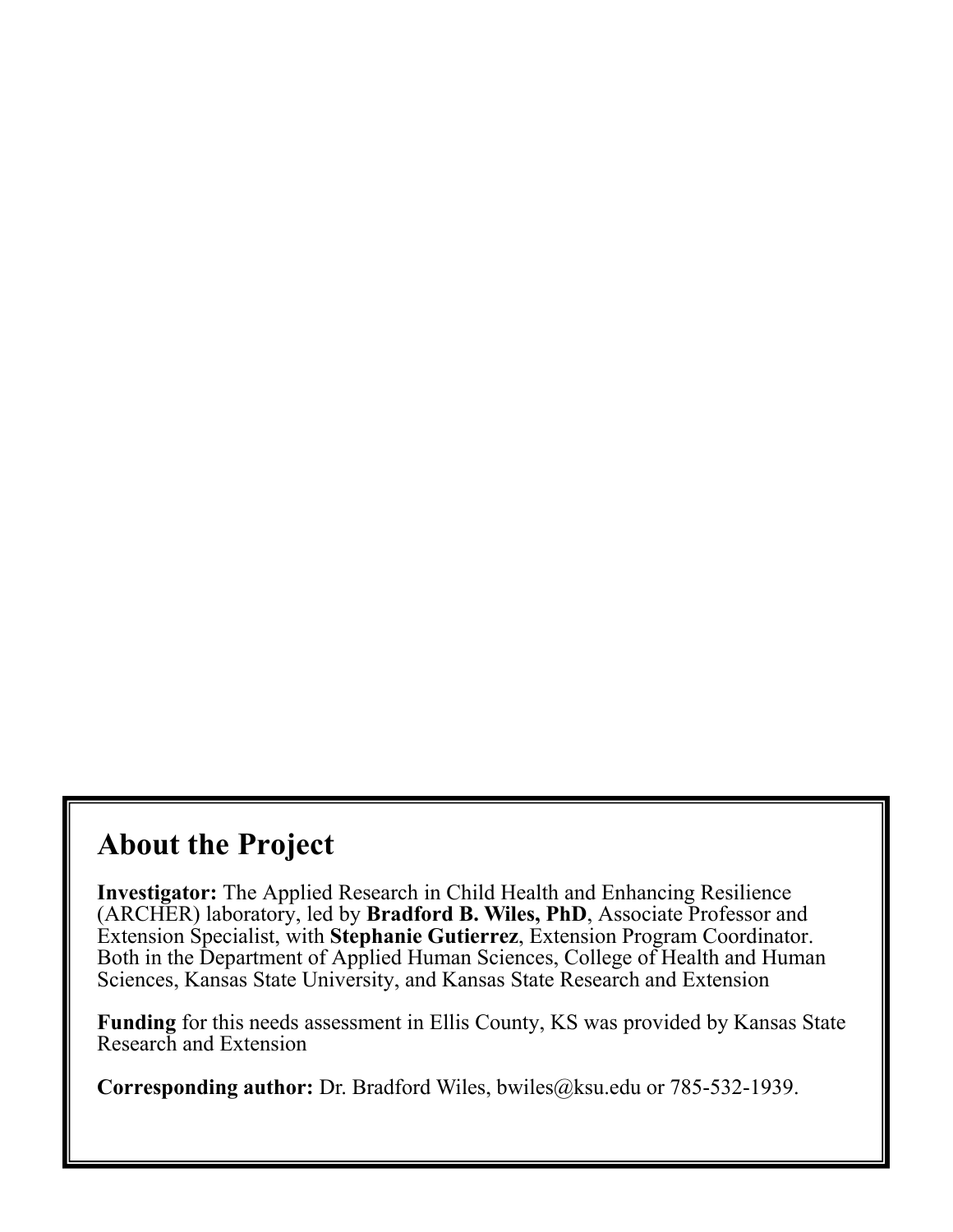# **Contents**

| <b>Section</b> | Page |
|----------------|------|
|                |      |
|                |      |
|                |      |
|                |      |
|                |      |
|                |      |
|                |      |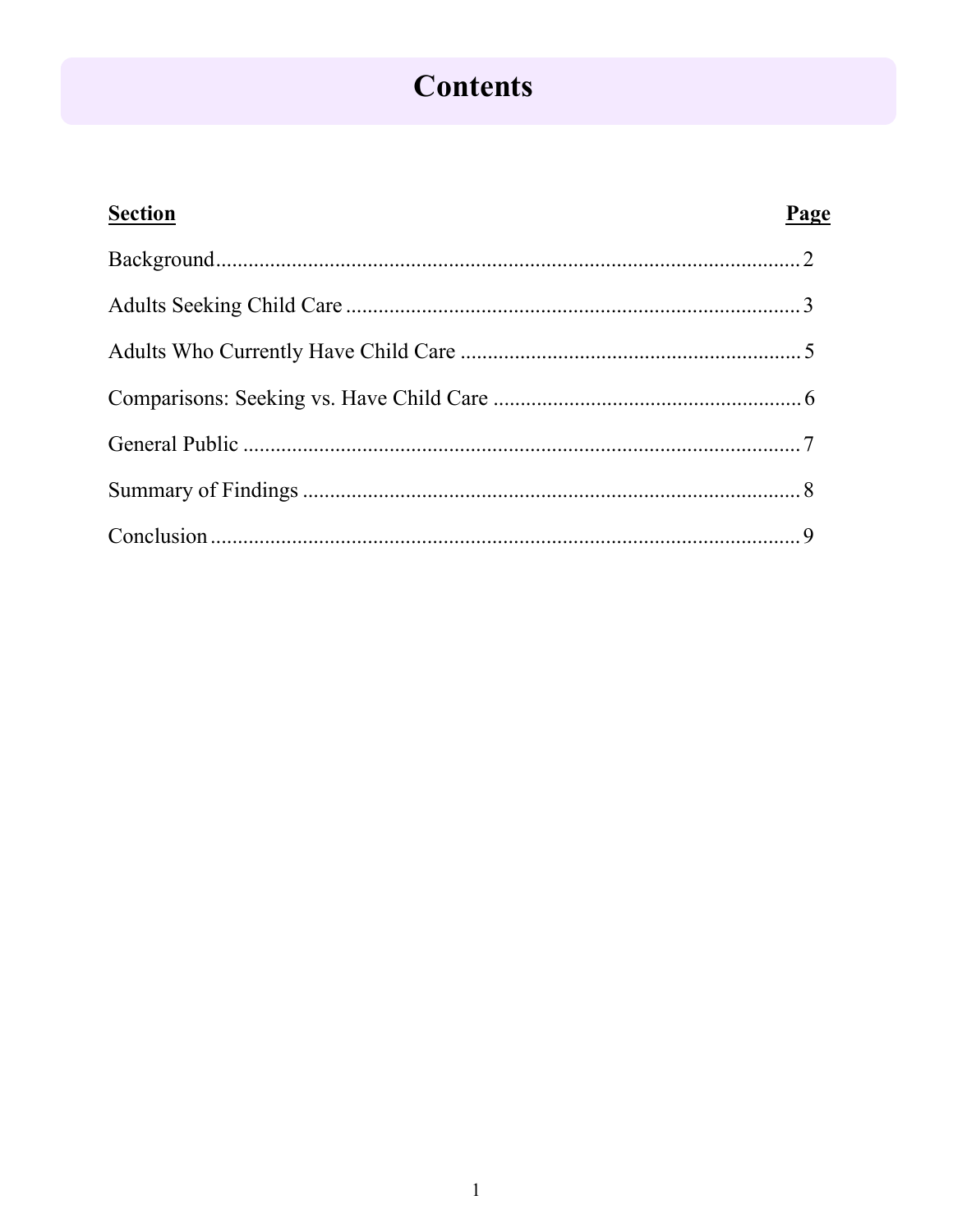# **Background**

Securing early care and education in Kansas, irrespective of cost, can be difficult due to a general lack of options. Families often experience the added challenge of high costs and may find themselves unable to enroll children for financial reasons. Finding solutions to problems of early care and education access, affordability and quality is crucial for the long-term viability of all communities, especially rural ones, as child care arrangements have major implications for child development, family functioning, civic engagement, retention of residents and workforce participation. This ongoing project has assessed child care needs across Kansas and Nebraska, with the ultimate goal of moving communities toward sustainable, long-term strategies to meet the diverse needs of families.

Needs assessment included anonymous surveys with space to provide qualitative responses. Surveys were designed to capture a variety of perspectives and experiences around child care access, affordability, quality, barriers, and impact/importance within this community. Three distinct audiences were targeted for participation in survey needs assessment: adults seeking child care; adults who currently have child care; and members of the general public. The present document reports on survey results in Ellis County and surrounding areas.



### **Cities**

**Hays, Catharine, Ellis, Schoenchen, Victoria**

## **People**

**Total population:** 28, 934 **Median age (years):** 32.5 **High School Graduates:** 93.3% **Bachelors Degree or Higher:** 36.3%

### **Economy and Labor Force**

**Number of Companies:** 3,805 **Civilian Employment (ages 16+):** 12,517 **Unemployment Rate:** 4.0% **Residents Working within the County:** 72.2% **Median Household Income:** \$52,883 **Individuals Below Poverty Level:** 16%

Data for People and Economy and Labor Force estimated for 2020 provided by United States Census Bureau Quick Facts for Ellis County, https://www.census.gov/quickfacts/fact/table/elliscountykansas/EDU685219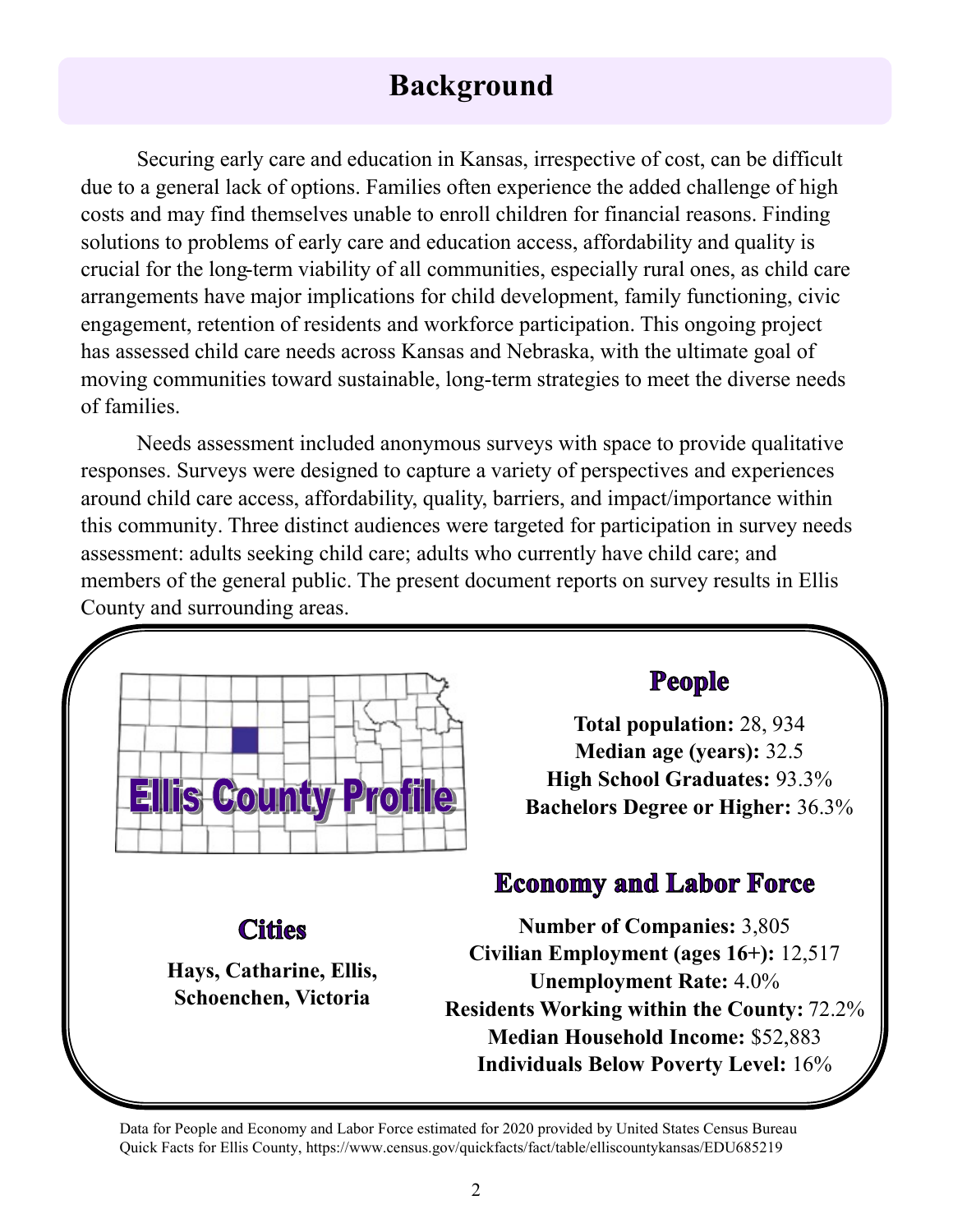# **Adults Seeking Child Care**

|                                       | Race/ethnicity          | 96% White, 4% Hispanic or Latino    |
|---------------------------------------|-------------------------|-------------------------------------|
|                                       | Age                     | 33-37 yrs. (median, mode)           |
|                                       | Gender                  | 90% women                           |
|                                       | <b>Education Level</b>  | 45% Bachelor degree (mode)          |
|                                       | <b>Residence</b>        | 80.0% Ellis County                  |
|                                       |                         | Six additional counties represented |
| <b>Characteristics</b>                | <b>Household income</b> | $$150,000 + (mode)$                 |
| <b>Employment status</b><br>$n = 184$ |                         | 83.4% working as paid employee      |
|                                       | <b>Household Size</b>   | 4 (median, mode)                    |
|                                       |                         |                                     |

# **Top Three Barriers**

(*Select all that apply* from a list of 13 options)

**Cost/Affordability** (*n* = 76) **Dependability of Care**  $(n = 68)$ **Quality of Care** (*n* = 63)

### **Top 5 Most Important Factors in Search for Care**

#### **Factor**

- 1. The cost
- 2. The provider is someone you know and trust
- 3. The provider had a reputation for good care
- 4. The provider accepts infants
- 5. The provider has a warm and loving style

*Note: Top five ranked* from a list of 23 choices.

**Most Preferred Child Care Arrangements** (*Select all that apply* among 10 options)

**Child care center**  $(n = 101)$ **Child care by me in our own home**  $(n = 55)$ **Combination of care as needed**  $(n = 49)$ **School-based program**  $(n = 74)$ 

> **Q: What is the one thing you believe will most help your household meet family needs?**

**A: "Affordable, reliable & regulated/ safe childcare."** 

**A: "Childcare in the workplace."**

**Days Child Care is Needed for 0-5 yrs.**  $(n = 201)$  **53% - Monday-Friday 22% - Snow days, Holidays & Summer Break 4% - Evenings (2nd Shift) 6% - Early Morning 13% - When Child is Sick 2% - Other** 

### **Challenge Rating to Top 3 Needs**

| <b>Need</b>                                      | <b>Challenge Rating</b>      |
|--------------------------------------------------|------------------------------|
| Finding Infant Care $(n=105)$                    | <b>Extremely Challenging</b> |
| Having Reliable Childcare ( $n =$<br>84)         | <b>Extremely Challenging</b> |
| Having Childcare During the<br>Summer $(n = 82)$ | <b>Extremely Challenging</b> |

**Is there anything regarding child care in Ellis County that you wished we had asked, or you would like to tell us?**

*"Having an authentic and up-to-date vaccination list for daycare providers is a must have in order to stay open and to care for children. The daycare provider must have this showing just like their license."* 

*"Hays med needs a daycare center in Hays Kansas."*

#### 3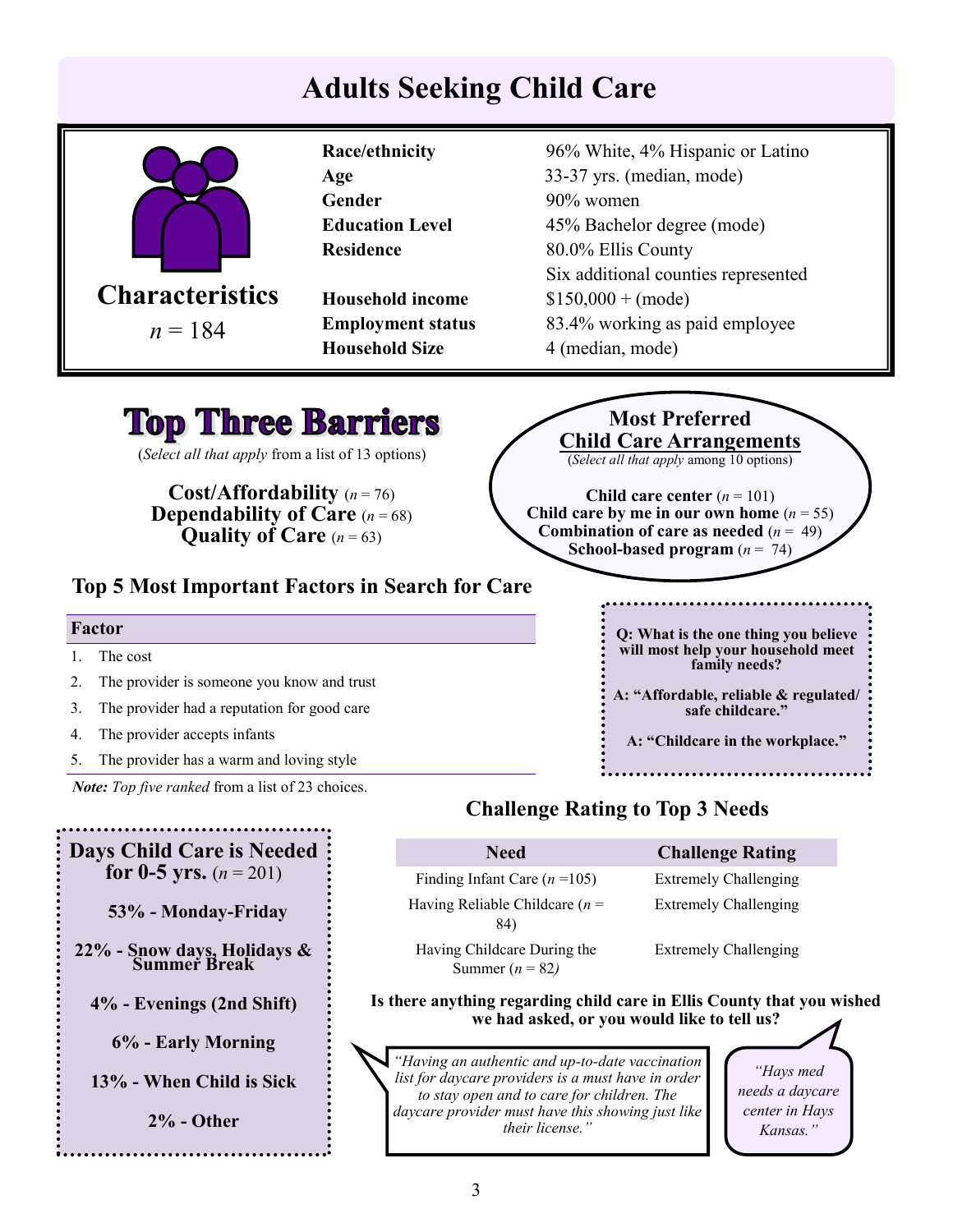

4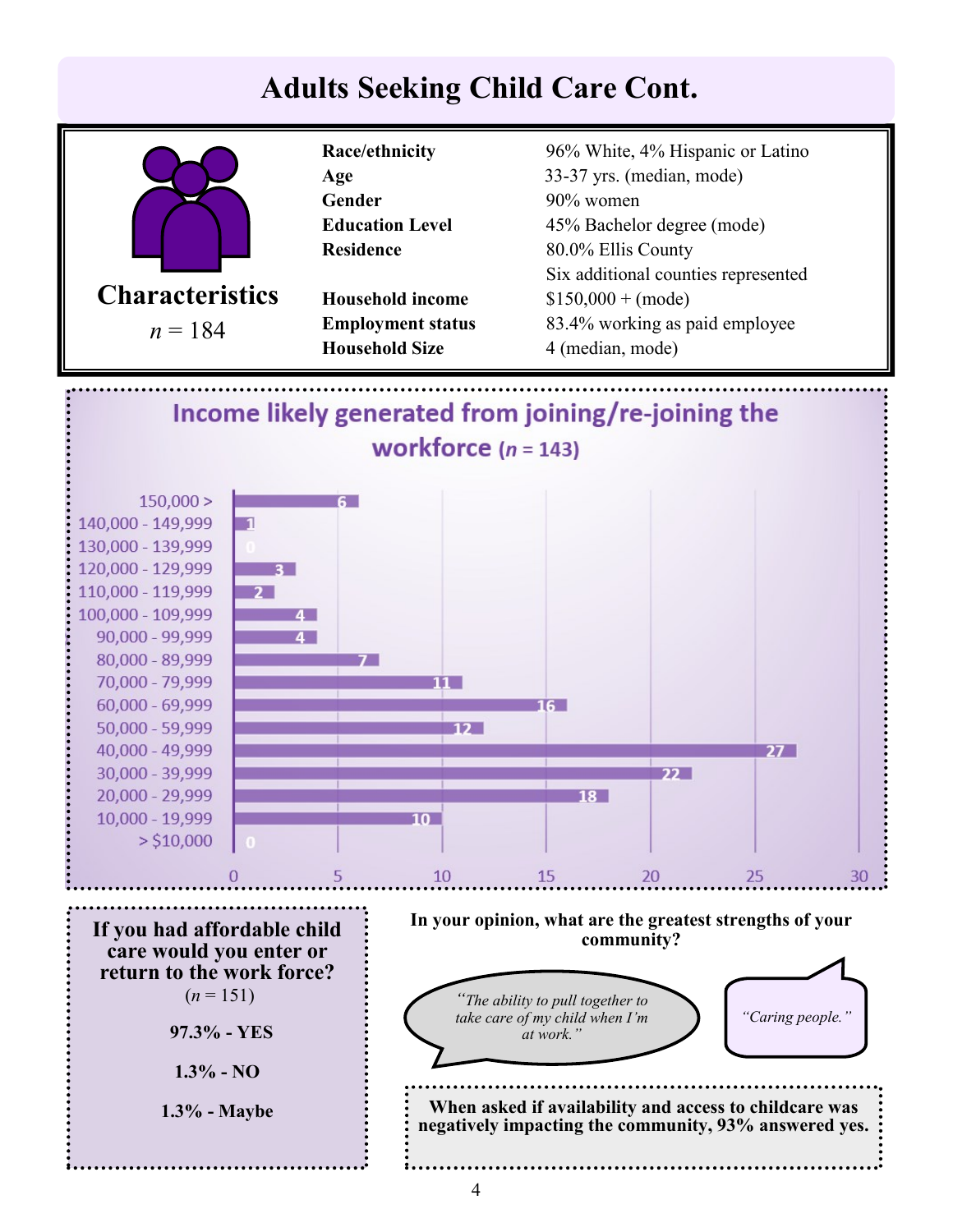# **Adults Who Currently Have Child Care**

|                                                                                                                                                                         |                                         | Race/ethnicity                                    | 97% White, 3% Hispanic or Latino                                                                                                          |
|-------------------------------------------------------------------------------------------------------------------------------------------------------------------------|-----------------------------------------|---------------------------------------------------|-------------------------------------------------------------------------------------------------------------------------------------------|
|                                                                                                                                                                         |                                         | Age                                               | 33-37 yrs. (median, mode)                                                                                                                 |
|                                                                                                                                                                         |                                         | Gender                                            | 85% women                                                                                                                                 |
|                                                                                                                                                                         |                                         | <b>Education level</b>                            | 52% Bachelor degree (mode)                                                                                                                |
|                                                                                                                                                                         |                                         | <b>Residence</b>                                  | 92.8% Ellis County                                                                                                                        |
|                                                                                                                                                                         |                                         |                                                   | Five additional counties represented                                                                                                      |
| <b>Characteristics</b>                                                                                                                                                  |                                         | <b>Household income</b>                           | \$70,000 to \$79,999 (mode)                                                                                                               |
| $n = 293$                                                                                                                                                               |                                         | <b>Employment status</b><br><b>Household Size</b> | 89.2% working as paid employee                                                                                                            |
|                                                                                                                                                                         |                                         |                                                   | 4 (median, mode)                                                                                                                          |
|                                                                                                                                                                         |                                         |                                                   |                                                                                                                                           |
|                                                                                                                                                                         | <b>Current</b>                          |                                                   | <b>Preferred</b>                                                                                                                          |
|                                                                                                                                                                         | <b>Child Care Arrangements</b>          |                                                   | <b>Child Care Arrangements</b>                                                                                                            |
|                                                                                                                                                                         | Care in non-relative's home $(n = 110)$ |                                                   | Child care center $(n = 105)$                                                                                                             |
|                                                                                                                                                                         | Child care center $(n = 44)$            |                                                   | Care in non relative's home $(n = 105)$                                                                                                   |
|                                                                                                                                                                         | School-based program ( $n = 35$ )       |                                                   | School based program $(n = 78)$                                                                                                           |
|                                                                                                                                                                         |                                         |                                                   |                                                                                                                                           |
|                                                                                                                                                                         | Factor                                  |                                                   |                                                                                                                                           |
| <b>Top 5 Most</b>                                                                                                                                                       |                                         | The provider is someone you know and trust        |                                                                                                                                           |
| Important<br>2. The cost                                                                                                                                                |                                         |                                                   |                                                                                                                                           |
| <b>Factors in</b>                                                                                                                                                       | 3.                                      | The provider had a reputation for good care       |                                                                                                                                           |
| <b>Search for</b>                                                                                                                                                       | 4.                                      | The provider accepts infants                      |                                                                                                                                           |
| Care                                                                                                                                                                    | 5.                                      | The provider had a warm loving provider style     |                                                                                                                                           |
| Note: Top five ranked from a list of 23 choices.                                                                                                                        |                                         |                                                   |                                                                                                                                           |
|                                                                                                                                                                         |                                         |                                                   |                                                                                                                                           |
|                                                                                                                                                                         |                                         |                                                   | Top Three Barriers When Searching for (                                                                                                   |
| <b>Days Child Care is Needed</b>                                                                                                                                        |                                         | Ш                                                 | σ<br>(Select all that apply from a list of 13 options)                                                                                    |
| for 0-5yrs $(n = 269)$                                                                                                                                                  |                                         |                                                   |                                                                                                                                           |
| 65.9% - Monday-Friday                                                                                                                                                   |                                         |                                                   | <b>Quality of Care</b> $(n = 126)$<br><b>Cost/Affordability of Care</b> $(n = 109)$                                                       |
|                                                                                                                                                                         |                                         |                                                   | <b>Dependability of Care</b> $(n=63)$                                                                                                     |
| 25.2% - Snow days, Holidays & Summer Break                                                                                                                              |                                         |                                                   |                                                                                                                                           |
|                                                                                                                                                                         |                                         |                                                   | "It would be nice if there were a childcare facility locally that had                                                                     |
| $3.0\%$ - Evenings (2nd Shift)<br>hours that matched what was needed for shift work (healthcare,<br>manufacturing etc.) and would prioritize openings for children with |                                         |                                                   |                                                                                                                                           |
| 1.5% - Early Morning                                                                                                                                                    |                                         |                                                   | parents who work in those industries. It is very hard to find childcare                                                                   |
| for start times before 7:30am and after 5:00pm. When my children<br>4% - When Child is Sick<br>were younger, it was fortunately much easier to find a provider in       |                                         |                                                   |                                                                                                                                           |
| general. Many times it required piecing together extra family/friends<br>to get kids to/from daycare and look after them during non-daycare<br>$4%$ - Other             |                                         |                                                   |                                                                                                                                           |
|                                                                                                                                                                         |                                         |                                                   | hours that we ere still working due to our jobs. Also weekend/holiday                                                                     |
|                                                                                                                                                                         |                                         |                                                   | daycare is very much needed especially for single parents and those<br>whose work schedules require them to work on weekends & holidays.' |
|                                                                                                                                                                         |                                         |                                                   |                                                                                                                                           |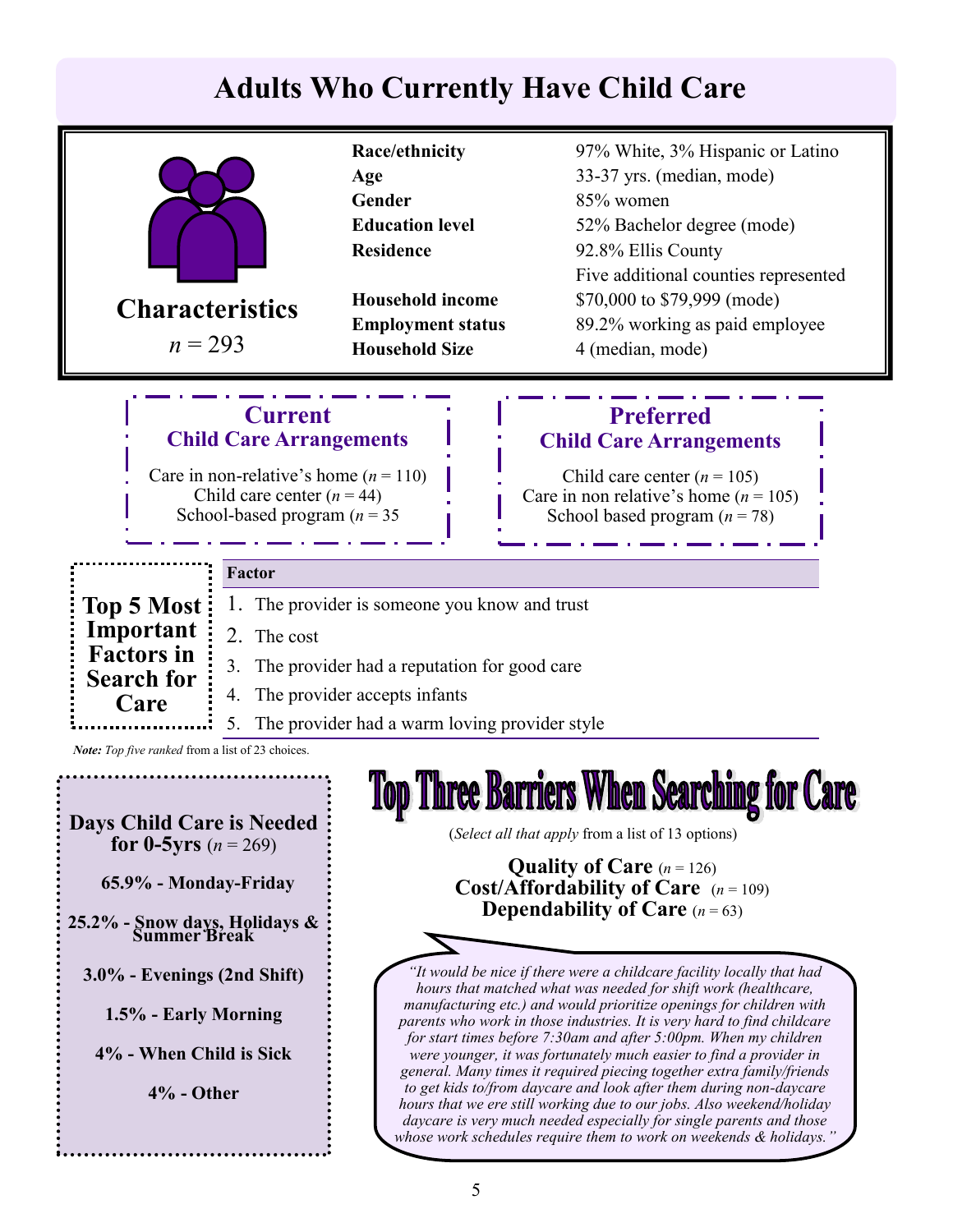

| <b>Respondents</b>  |
|---------------------|
| with Children in    |
| <b>Specific Age</b> |
| <b>Categories</b>   |
|                     |

*Note.* Some families have multiple children in a single age category. In this table, each respondent is counted only once per category.

| <b>Child Age</b>    | <b>Seeking Care</b><br>$n = 270$ | <b>Have Care</b><br>$n = 361$ |
|---------------------|----------------------------------|-------------------------------|
| $0 - 11$ Months     | 61(22.6%)                        | $34(9.2\%)$                   |
| 12 - 18 Months      | $26(9.6\%)$                      | 39 (10.5%)                    |
| 19 months - 4 years | $73(27.1\%)$                     | $132(35.6\%)$                 |
| $5 - 8$ years       | 61(22.6%)                        | $87(23.5\%)$                  |
| $9 - 12$ years      | 29 (10.7%)                       | 45 $(12.2\%)$                 |
| $13-18$ years       | $20(7.4\%)$                      | $20(5.4\%)$                   |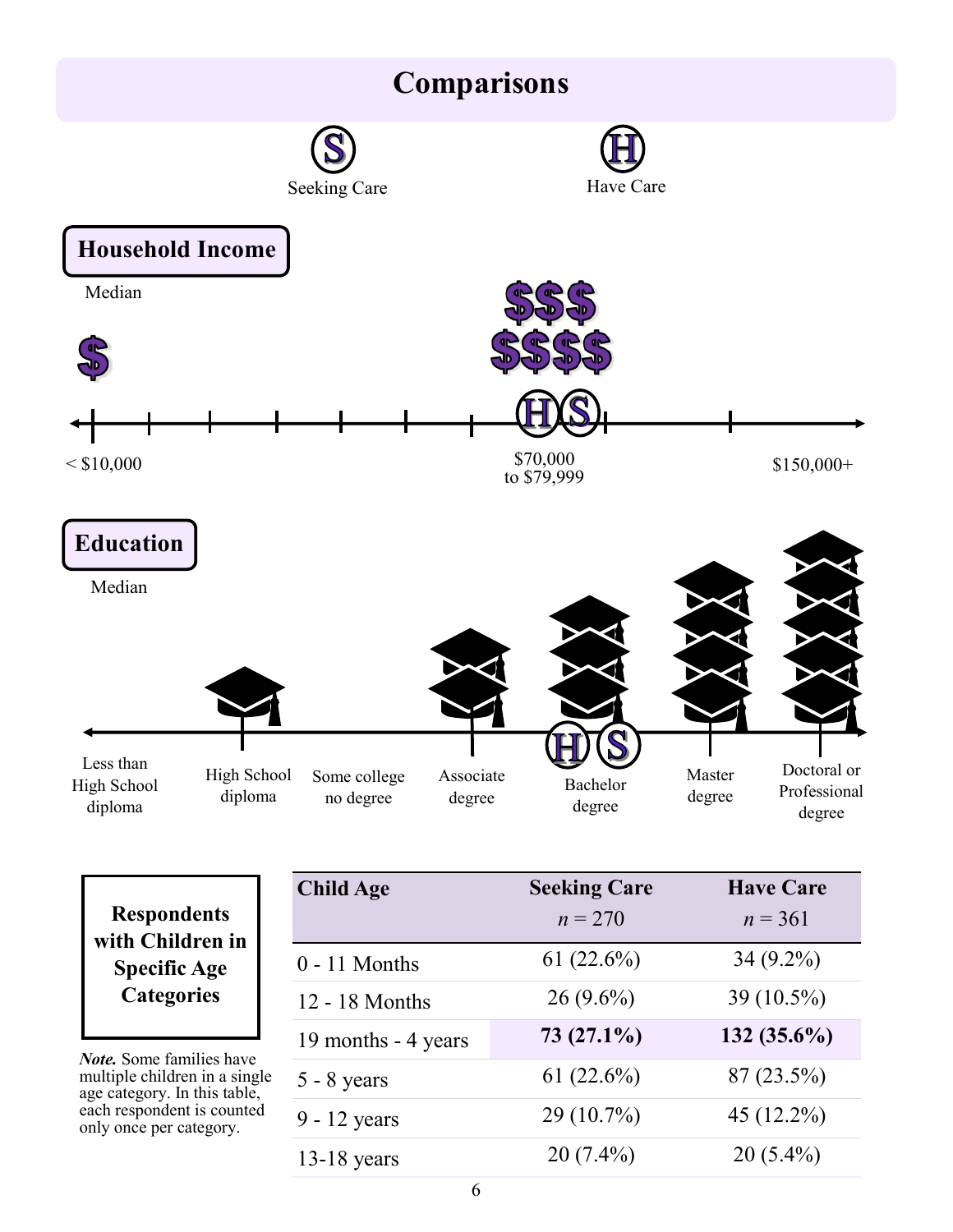## **General Public**

| Race/ethnicity<br>Age  |                          | 96.3% White, 0.38% Hispanic or Latino     |
|------------------------|--------------------------|-------------------------------------------|
|                        |                          | 42.2% ages 22-42, mode 52+                |
|                        | <b>Gender</b>            | 83.3% women                               |
|                        | <b>Education Level</b>   | 41.4% Bachelor degree (median, mode)      |
|                        | <b>Residence</b>         | 91.0% Ellis County                        |
|                        |                          | Five additional counties represented      |
| <b>Characteristics</b> | <b>Household income</b>  | \$70,000 to \$79,999 (median)             |
| $n = 268$              | <b>Employment status</b> | 86.4% working as paid employee            |
|                        | <b>Household Size</b>    | $3 \text{ (median)}$ , $2 \text{ (mode)}$ |

### **Which of the issues below do you think are most important for families with young children in your community?** (Three items with greatest consensus from a list of 13)

| <i>ssue</i>                            | Very<br>Important | Somewhat<br>Important | Neither Important<br>nor Unimportant | Somewhat<br>Unimportant | Very<br>Unimportant |
|----------------------------------------|-------------------|-----------------------|--------------------------------------|-------------------------|---------------------|
| Dependability of care $(n = 218)$      | 199(91.5%)        | $17(7.8\%)$           |                                      |                         | $2(0.9\%)$          |
| Quality of care $(n = 218)$            | $202(92.2\%)$     | 13 $(6.0\%)$          | $1(0.5\%)$                           |                         | $2(0.9\%)$          |
| Cost/affordability of care $(n = 219)$ | $194(89.2\%)$     | $20(9.2\%)$           | $2(0.9\%)$                           |                         | $2(0.9\%)$          |

### **Perceptions of Community Needs and Potential Solutions**

| <b>Statement</b>                                               | <b>Strongly</b><br><b>Disagree</b> | <b>Somewhat</b><br><b>Disagree</b> | <b>Neither</b> | <b>Somewhat</b><br>Agree | <b>Strongly</b><br>Agree |
|----------------------------------------------------------------|------------------------------------|------------------------------------|----------------|--------------------------|--------------------------|
| In general, families in our community have access to an        | 120                                | 62                                 | 10             | 19                       | 8                        |
| adequate supply of child care services. $(n = 219)$            | $(55.2\%)$                         | (28.5%)                            | $(4.6\%)$      | $(8.7\%)$                | $(3.7\%)$                |
| Access to quality, affordable child care is an economic        | 11                                 | 14                                 | 27             | 66                       | 99                       |
| development issue. $(n = 217)$                                 | $(5.0\%)$                          | $(6.4\%)$                          | $(12.4\%)$     | $(30.4\%)$               | $(45.5\%)$               |
| Federal and/or state government should make child care         | 15                                 | 17                                 | 40             | 57                       | 91                       |
| services more affordable than they are at present. $(n = 220)$ | $(6.8\%)$                          | $(7.7\%)$                          | $(18.0\%)$     | $(25.7\%)$               | $(41.0\%)$               |
| County government has a role to play in access to quality,     | 13                                 | 20                                 | 43             | 75                       | 68                       |
| affordable child care. $(n = 219)$                             | $(6.0\%)$                          | $(9.2\%)$                          | $(19.8\%)$     | $(34.5\%)$               | $(31.2\%)$               |
| Churches have a role to play in access to quality, affordable  | 24                                 | 34                                 | 98             | 45                       | 19                       |
| child care. $(n = 220)$                                        | $(10.8\%)$                         | $(15.3\%)$                         | $(44.1\%)$     | $(20.3\%)$               | $(8.6\%)$                |

**Is there anything regarding child care in Ellis County that you wished we had asked, or you would like to tell us?**

*"Infant care is almost impossible to find."*

*"When my daughter was born it was quite difficult to find daycare for infants. I contacted probably 40 different people just to see if they had openings! It was very frustrating how few options are available for infants."*

*"We need more childcare availability in our county. It must be" affordable, reliable, dependable, clean, provide learning experiences, have trained , caring as well as suitable number of staff, available to parent work schedules, serve nutritious meals and easy access for parents."*

*"We employ 24 hour staff and finding daycare is impossible for them."*

*"A moms day out program would be great. Hays has no options like this."*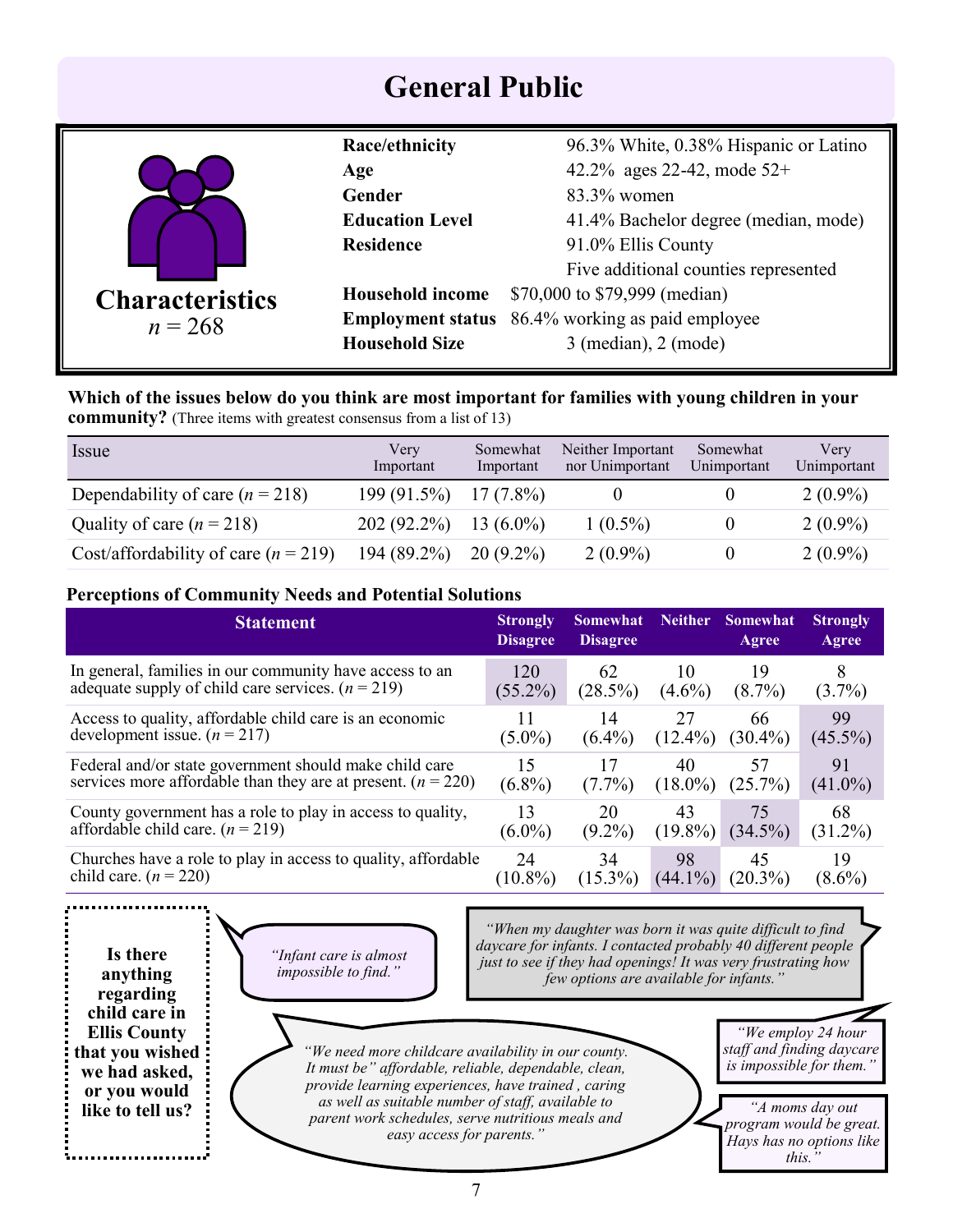## **Summary of Findings**

Understanding Ellis County's need for access to quality, affordable early care and education requires attention across multiple domains. As with many communities in Kansas, demand for care far exceeds supply. **Infant Care**

Those seeking care demonstrate need across the age spectrum, but especially for young infant (0-11 months), and toddler to preschool age (19 months to four years). Those with care further represented the lack of infant care options, as only 9 percent of the respondents indicated having young infant care (0-11 months). While this could be due in part to the age of children in families with care, the voices of respondents in the qualitative data indicating the need for infant care provides important value, allowing for verification of this finding.

### **Workforce Participation**

In Ellis County, the median household incomes for both those seeking care and those with care were in the \$70,000-\$79,000 range. Those seeking care reported a mode (the most represented answer) of \$150,000 or higher, yet those with care reported a mode of \$70,000-\$79,000. However, the mean (average) for both groups was \$70,000-\$79,000, indicating that while the single most response for those seeking care was \$150,000, the rest of the responses brought the average to the same household income as those with care. These figures, combined with an average education level of a four-year college degree, tell the story of a workforce of educated women (85% of respondents) unable to join the labor force due to the lack of early care and education available to them. Further, a staggering 97 percent of respondents indicated that they would return or join the workforce, with the average expected wages resulting from this providing an additional \$40,000-\$49,000 in household income.

### **Public Perceptions of Need for Early Care and Education**

The public in Ellis County seems to understand the need for early care and education in their communities. Respondents indicated that they perceive of child care as an economic development issue, and that there was a need for care. Further, the highest number of respondents strongly agreed that federal and state government should be involved in making care more affordable, with those somewhat agreeing that county government has a role. The public was noncommittal on the role that churches should play.